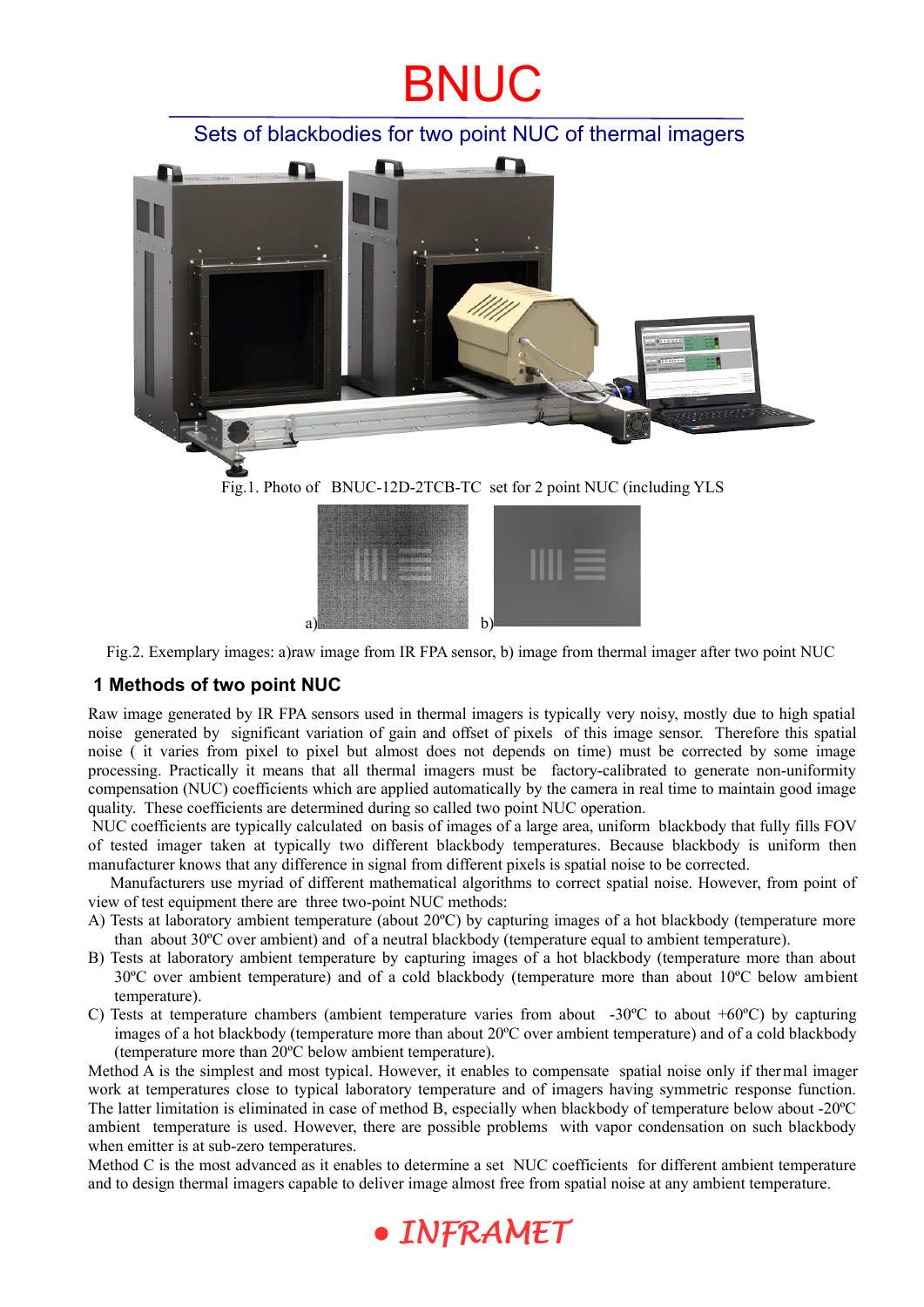# BNUC

#### Sets of blackbodies for two point NUC of thermal imagers  **2 Requirement on blackbodies for two point NUC**

Perfect blackbody for two point NUC tests should simulate a large thermal target of thermal non-uniformity and temporal non-stability that are not detectable by tested imager. Practically it means that the blackbody should be characterized by:

- 1. blackbody emitter must be large enough to fill totally FOV of tested thermal imager (blackbody is typically located at very short distance to optics of the imager),
- 2. very low and diffuse reflectivity of the blackbody emitter (no detectable reflections on blackbody surface from radiation of hot sources),
- 3. very good thermal uniformity (uniform emission of thermal radiation),
- 4. very good temporal uniformity (no detectable temporal variations of emitted thermal radiation),
- 5. ability to work at extreme ambient conditions from about -40ºC to about +60ºC.

#### **3 Inframet offer for two point NUC**

There are many low cost blackbodies offered on international market that can be used potentially for two point NUC applications. However, due to significant and specular reflectivity, noticeable thermal uniformity and temporal stability, and not ability to work in temperature chambers these blackbodies are not suitable for professional applications. Inframet BNUC sets are optimized for the latter applications.

Inframet sets of BNUC sets for two point NUC are built as sets of two blackbodies with optional YLP linear platform and YLP Control program. The latter two blocks are needed to enable to enable fast movement of tested imager from one blackbody to another blackbody in order to increase NUC accuracy.

BNUC sets can be divided into four groups coded as below:

- 1. BNUCxD-2TCB-TC, (xD code for blackbody size)
- 2. BNUC-xD-2TCB,
- 3. BNUCxD-TCB+BAB,
- 4. BNUC-xD-TCB+BPB (old code: DAP).

BNUC-2TCB-TC is actually a set of two TCB series blackbodies (technical specifications as in https://www.in[framet.com/Data%20sheets/TCB.pdf](https://www.inframet.com/Data%20sheets/TCB.pdf)) optimized to work in extreme temperatures in temperature chambers. BNUC-2TCB-TC set is recommended for most demanding NUC tests (method C in Section 1). Inframet has delivered a long series of BNUC-2TCB-TC sets to top world manufacturers of thermal imagers.

BNUC-2TCB is a set of two typical TCB series blackbodies optimized to work in typical room temperatures that can simulate large hot/cold target of near perfect thermal uniformity, temporal stability and very good accuracy of measurement of both absolute and differential temperature of the blackbody emitter (method B in Section 1).

Keeping precision and stable absolute temperature of both blackbodies is actually not critical during NUC tests. It is also not needed to achieve precision value of set differential temperature but it is critical to keep stable differential temperature between two blackbodies. Therefore as a cost effective solution Inframet offers BNUC-TCB+BAB set that is built by combining typical TCB blackbody (to be used as cold blackbody) and a simple heated blackbody coded as BAB (active blackbody). The BAB enables only rough regulation of its absolute temperature but differential temperature is measured and stabilized with high accuracy.

BNUC-TCB+BPB is built by combining typical TCB blackbody (to be used as hot blackbody) and a simple passive blackbody coded as BPB (passive blackbody). Temperature of emitter of BPB blackbody is not stabilized electronically. However, because of its good thermal insulation and high thermal inertia temperature of the emitter of PB blackbody changes with very slow speed and can be considered as constant in temporal intervals not longer than several minutes. Next, software that controls TCB blackbody keeps stable temperature difference relative to temperature of BPB. The BNUC-TCB+BPB blackbody set makes possible two point NUC using method A described in Section 1).

It should be noted that even the simplest and cheapest BNUC-TCB+BPB blackbody set is characterized by near perfect Lambertian coating of near zero reflectivity, near perfect temperature uniformity and temporal stability.

All the BNUC blackbody sets can be delivered with emitters of size that vary from 100x100mm (code 4D) to 500x500mm (code 20D). Practically it means that Inframet BNUC sets can be used for NUC of almost any thermal imagers. Size of blackbody emitter is indicated by code in form of XD when X means size in inches. Table 1. Configurations of BNUC blackbody sets

| <b>BNUC</b> set code | Cold blackbody | Hot blackbody |
|----------------------|----------------|---------------|
| BNUC-xD-2TCB-TC      | ' TCB-xD-TC    | TCB-xD-TC     |
| BNUC-xD 2TCB         | TCB-xD         | TCB-xD        |

· INFRAMET